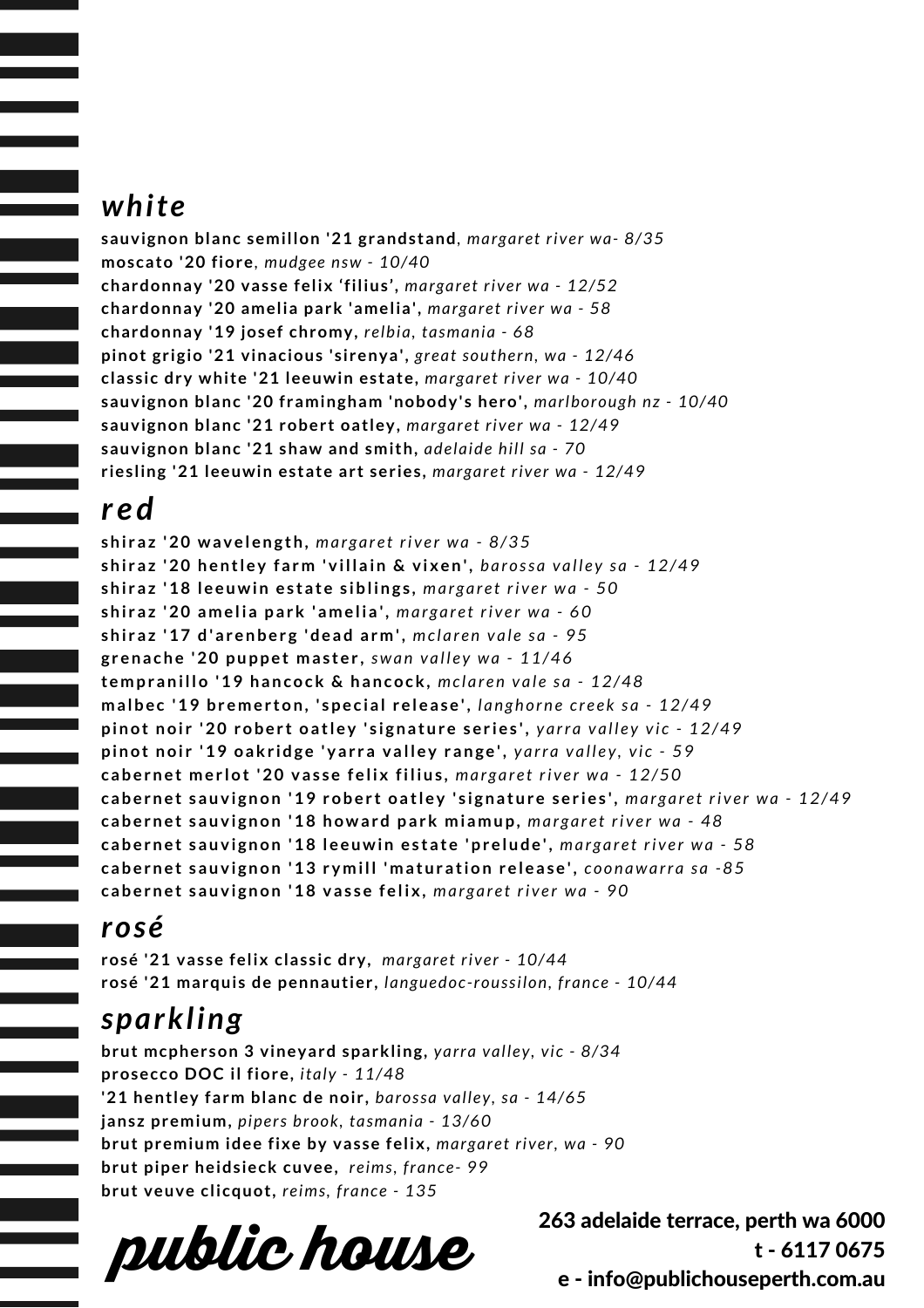### **tap beer**

**public house draught -** *8/10* **feral biggie juice -** *10/13* **feral hop hog -** *9.5/12* **gage roads single fin summer ale -** *9/11* **pirate life south coast pale ale -** *9.5/12* **balter captain sensible 3.5 -** *9/11* **balter xpa -** *10/13* **matso ginger beer -** *10/12.5* **balter easy hazy ipa -** *10/13* **great northern super crisp 3.5 -** *8/10* **stella artois-** *10/12.5* **carlton dry -** *8/10* **orchard thieves cider -** *9/11* **canadian club & dry -** *9.5/14*

# **local bottles**

**james squire 150 lashes** *- 9* **little creatures rogers amber ale** *- 9* **great northern zero 0% -** *8* **gage roads yeah buoys 0% -** *9* **pirate life acai & passionfruit sour -** *12* **nail brewing vpa-** *12* **hahn ultra crisp (gf)(lc) -** *10* **better beer (lc) -** *10* **4 pines brewing nitro stout** *- 10* **boston brewing afterglose** *- 12* **matso's hard lemon** *- 10* **brookvale union lemon lime & bitters -** *11* **saintly seltzer blessed lime** *- 12*

# *imported bottles*

**guinness draught can** *- 10* **peroni** *(italy) - 10* **peroni leggera** *3.5% - 10* **corona** *(mexico) - 10* **heineken** *(netherlands) - 10*

# *cider bottles*

**somersby apple or pear cider -** *10* **monteiths crushed pear cider** *- 10* **bulmers original cider** *- 10*



263 adelaide terrace, perth wa 6000 t - 6117 0675 e - info@publichouseperth.com.au